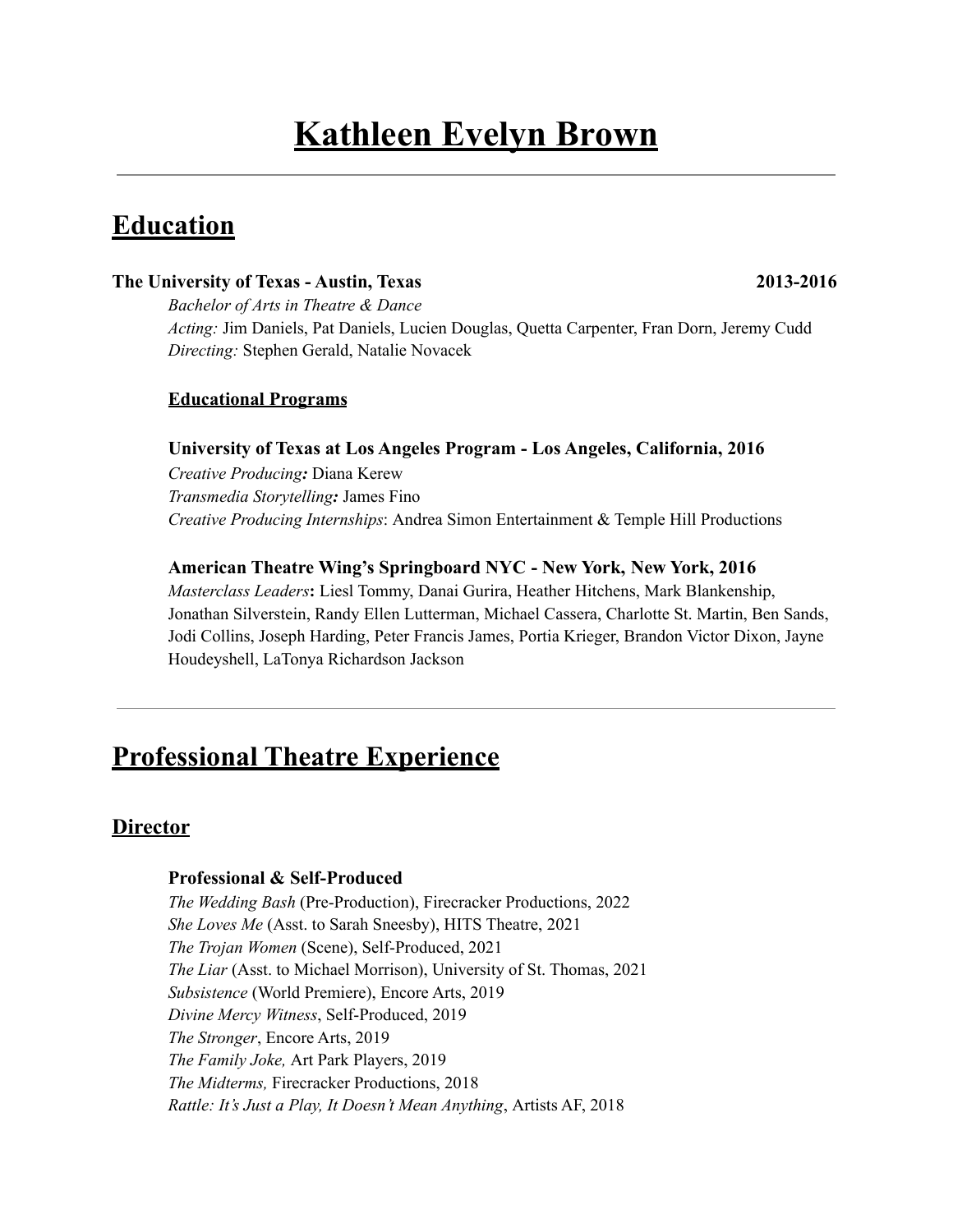#### **Professional & Self-Produced Directing, Cont'd**

*A Very Strange Unorthodox Recital*, Self-Produced, 2017 *Pride and Prejudice and Perms*, Round About Players, 2015 *Dog Sees God,* (Asst. to Sean Tecson), Round About Players, 2013

#### **Youth Theatre**

*Rock of Ages: Middle School Edition*, Encore Arts, 2019 *Peter and the Starcatcher*, Encore Arts, 2018 *The Addams Family: Young @ Part*, Encore Arts, 2018

#### **Actor**

#### **Professional & Educational**

*Crimes of the Heart* (Chick), Clear Creek Community Theatre, Dir. Heather Hughes *The Hiding Place* (Swing) A.D. Players Theater, Dir. Kevin Dean *Lilies of the Field* (Sister Albertine, US/Perf), A.D. Players Theater, Dir. Chip Simmons *John, His Story* (Athelia), A.D. Players Theater, Dir. Kevin Dean *Hark the Harold* (Angel/Mary), A.D. Players Theater, Dir. Chip Simmons *The Mina Loy Project* (Mina Loy), Workshop, Dir. Katie Baskerville *Henry VI Part II* (Buckingham), Roving Shakespeare Company, Dir. James Byers *As You Like It (*Phoebe) UT Austin Workshop, Dir. Jim Daniels *The Trojan Women* (Chorus) UT Austin Workshop, Dir. Pat Daniels

#### **Theatre for Young Audiences**

*David, The Best Slinger in the West* (Abby), A.D. Players Theater, Dir. Robb Brunson *Rock Nativity* (Mary), A.D. Players Theater, Dir. Braden Hunt *The Lion, The Witch...Wardrobe* (Lucy/White Witch), A.D. Players Theater, Dir. Braden Hunt *Tomás and the Library Lady*, (Library Lady), ZACH Theatre, Dir. Tamara Carroll

#### **Dramaturg**

*Lilies of the Field*, A.D. Players Theater, Dir. Chip Simmons *God's Favorite*, A.D. Players Theater, Dir. Braden Hunt *[Re]Imagining Alice,* Harry Ransom Center, Dir. Brianna Bower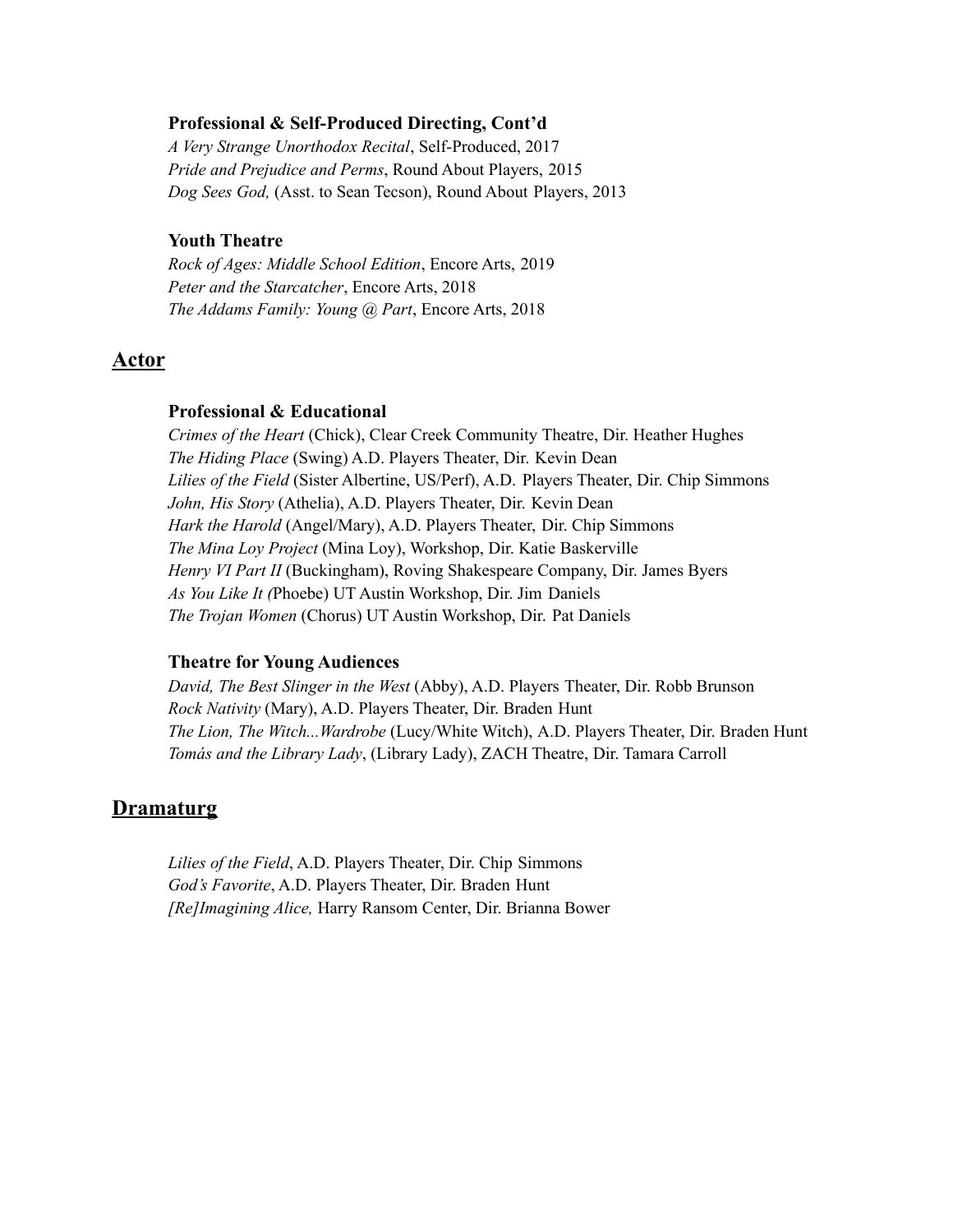### **Producer**

#### **Artists AF, Houston Texas 2018-2019**

- Founding Member of collective committed to producing work created by female artists
- Produced two short-form performance festivals: *This Is Why We Can't Have Nice Things* and *This is Why We Can't Take You Anywhere,* and one dance video: *Like a River (Cover)*

### **Self-Produced Work 2017-2021**

- *A Very Strange Unorthodox Recital:* Creatively-staged vocal performance recital with an original script, co-produced with Alexandra Smith
- *Divine, Mercy, Witness*: One-woman show written by and featuring co-producer Iris Lacsamana
- Scene from *The Trojan Women* (Euripides/Gwendolyn MacEwan): Produced with professional actors in the city of Houston

#### **Round About Players 2014-2015**

- University of Texas student theatre organization
- Lead producer on *Wildflower* by Lila Kaplan, and *When the Rain Stops Falling* by Andrew Bovell
- Producer for LOL III & IV, short-form improvisation performances

### **Workshop Leader/Teaching Artist**

#### **Be a Producer! Presenting the One Minute Play Festival**

- Hour-long workshop that empowers students to form mini-production teams and create an entire theatre festival. Developed with the intention of sparking interest in directing and producing in middle school students
- Presented on October 22, 2021 at the Junior Thespians Regional Festival at Foster High School

#### **Shakespeare for Classical Singers**

- 90-minute class created for advanced classical singers at the high school level. This course takes concepts of classical acting and applies them to the interpretation of art songs and arias. Formulated to prepare high school students for the rigor of undergraduate vocal performance programs, opera scene classes, and role study.
- Will present in collaboration with Horton Voice Studio in January 2022